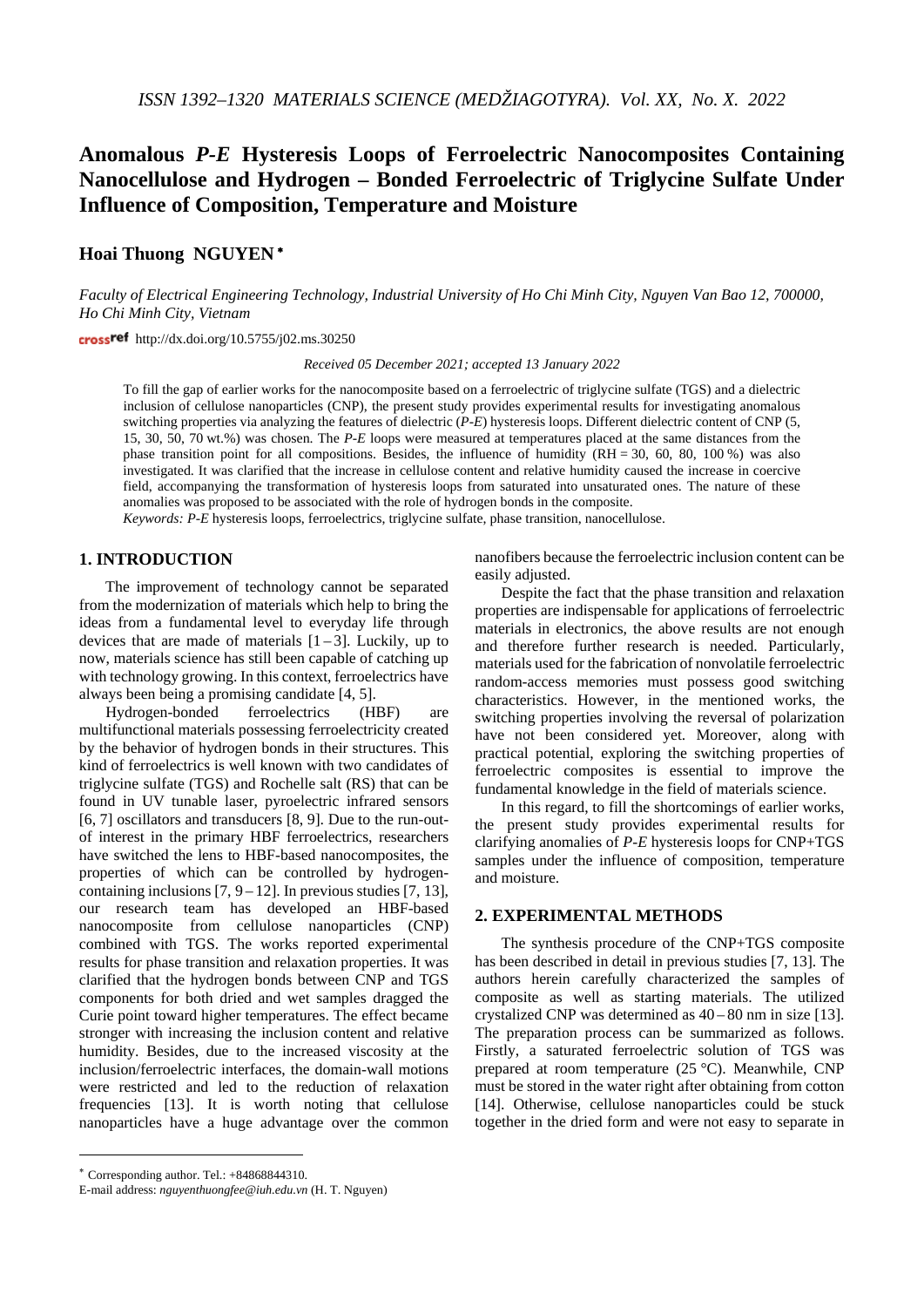water again. In the present work, we picked CNP with 5, 15, 30, 50, 70 % of total sample weight to combine with TGS to test the effects of composition on switching properties. To estimate the composition weight ratio, a determined volume of each "aqueous" CNP was taken out and dried for weighing before preparation. The mixture of CNP+TGS for each composition was initially stirred in a closed bottle, then in the open air to get a viscous form. The obtained one was left in the open air for a few days, then dried to remove residual water. However, residual water cannot be removed completely from composite samples because it could be absorbed again under the normal conditions. The presence of water was also confirmed by Fourier-transform infrared spectroscopy in the previous study [13]. For investigation of the influence of humidity on switching properties, the composite samples were kept under different relative humidity (RH) of 30, 60, 80 and 100 % for 3 days at room temperature.

The dielectric hysteresis loops were taken at 1 kHz on a Precision LC tester (Radiant Technology, Korea) at temperatures placed at different distances from the phase transition point for each composition. The GW Instek LCR-821 meter was utilized to determine the phase transition temperatures in the synthesized composite samples at 1 kHz. The measurement error did not exceed 1 %.

#### **3. EXPERIMENTAL RESULTS AND DISCUSSION**

#### **3.1. Reliability of samples**

The reliability of samples of CNP+TGS composite and starting materials has been confirmed in previous studies using XRD and FTIR techniques [7, 13]. Let us review some main features that could be useful in the present study.

For XRD patterns, the presence of CNP did not cause the movement of peak positions i.e. the crystalline structures of composite components remained unchanged, even though the peaks of CNP became more pronounced and of TGS – less pronounced when adding CNP [7, 13]. Under the influence of relative humidity (RH) up to 100 %, the significant adjustment of XRD was not detected, except for changes in intensities.

In the case of FTIR patterns, the situation is more complicated. In the composite state, the possible formation of new hydrogen bonds between CNP and TGS, as well as the increase in OH- groups with increasing CNP led to the expansion of adsorption peaks at wavenumbers higher  $2800 \text{ cm}^{-1}$  [7]. Under higher relative humidity, the same anomaly was also observed [13]. Besides, the peaks for groups of  $SO_4^2$ , which are characteristic for ferroelectricity in TGS, were shifted toward a lower wavelength with increasing RH.

#### **3.2. Phase transition in CNP+TGS composite**

The changes of phase transition point  $T_c$  under the influence of CNP content and humidity are presented in Fig. 1 and Table 1. Although the influence of humidity on the phase transition of the composite was reported in our previous study [13], the effect of composition has not been considered yet. Seeing that the addition of CNP dragged  $T_c$ toward higher temperatures (Fig. 1). This anomaly was related to the interaction between CNP and TGS through hydrogen bonds [13], the strength of which could be amplified with more cellulose nanoparticles surrounding TGS crystals at high CNP content. The effects of humidity were more interesting. The higher the relative humidity was, the higher the  $T_c$  could be detected (Fig. 1). However, this was insignificant at relatively low CNP content or high  $T_c$  $(T_c > 90 \degree C)$  (Fig. 1). The reason might be associated with the fact that composite samples with small CNP content absorbed very little water which could be quickly removed from the sample surface in the heating process. In the case of high  $T_c$ , we supposed that the residual water molecules had been vaporized before reaching the phase transition point. According to our recording, the strongest influence of humidity on phase transition was detected for composite samples with a CNP of 30 wt.% (Fig. 1).



**Fig. 1.** Dependences of phase transition temperatures  $T_c$  on CNP content under different relative humidity

**Table 1.** Phase transition in CNP+TGS composite at different CNP content and relative humidity (RH)

|                                                             | $T_c$ , ${}^{\circ}C$ |            |                      |                      |                      |                      |  |
|-------------------------------------------------------------|-----------------------|------------|----------------------|----------------------|----------------------|----------------------|--|
| RH, %                                                       | Pure TGS              | <b>CNP</b> | <b>CNP</b>           | <b>CNP</b>           | <b>CNP</b>           | <b>CNP</b>           |  |
|                                                             |                       | (5 wt. % ) | $(15 \text{ wt.})$ % | $(30 \text{ wt.}\%)$ | $(50 \text{ wt.})$ % | $(70 \text{ wt.}\%)$ |  |
| Dried samples                                               | 49                    | 50.1       | 52.2                 | 55.8*                | $83.1*$              | $102.1*$             |  |
| 30                                                          | 49                    | 50.2       | 52.4                 | 56.9                 | 83.3                 | 102.2                |  |
| 60                                                          | 49                    | 50.1       | 53.1                 | 58.8                 | 84.2                 | 101.7                |  |
| 80                                                          | 49                    | 50.3       | 55.9                 | 62.3                 | 85.8                 | 101.5                |  |
| 100                                                         | 49                    | 52.2       | 60.2                 | 69.7                 | 88.6                 | 103.3                |  |
| * These values have been obtained in the previous work [13] |                       |            |                      |                      |                      |                      |  |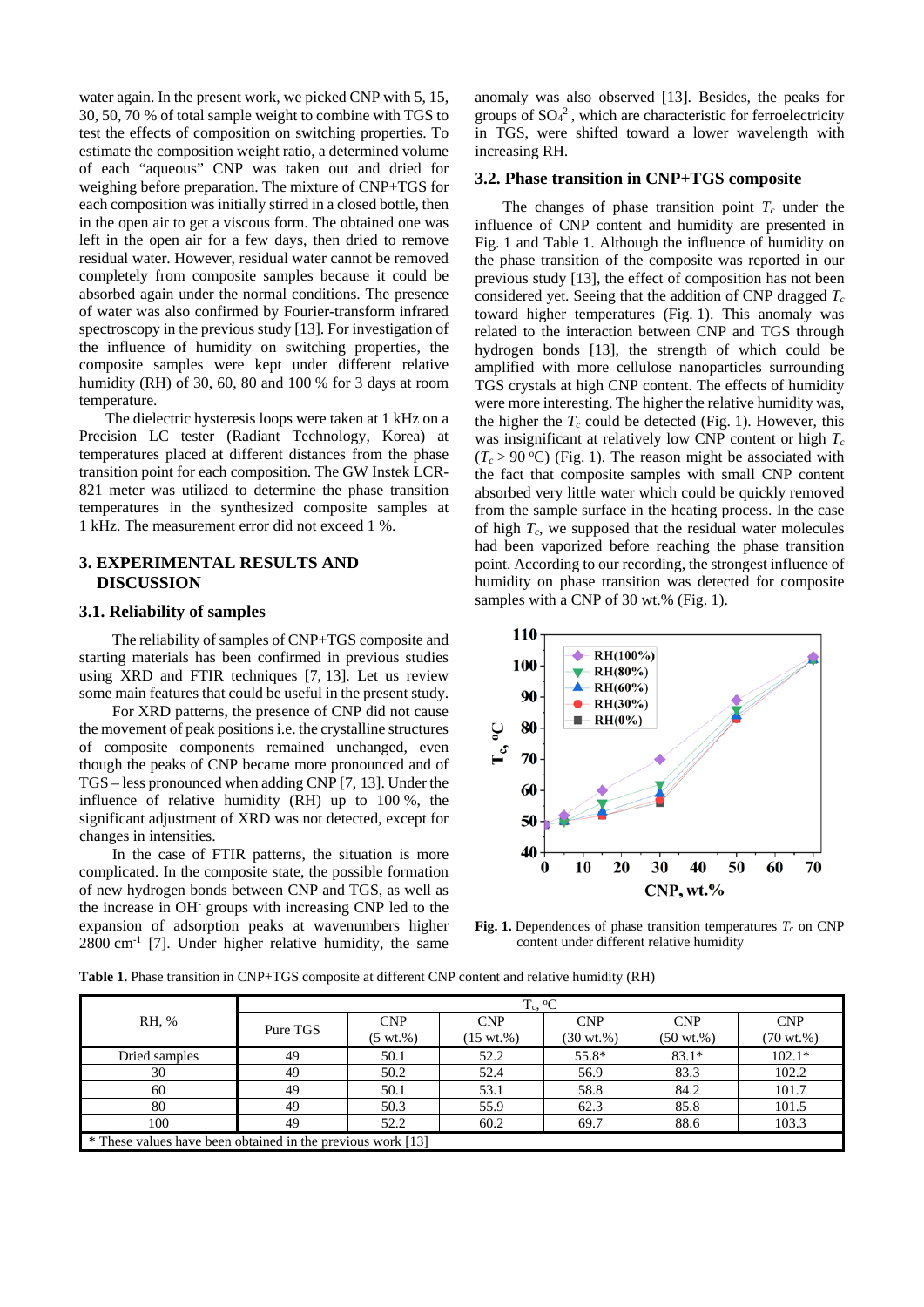#### **3.3. Switching properties**

The reliability of pure TGS has been also confirmed by the *P-E* hysteresis loops shown in Fig. 2 at temperatures *T* placed at different distances  $(\Delta T = -25, -10, -5, -1$  °C) from Curie point ( $T_c = 49 \text{ °C}$ ), where  $\Delta T = T - T_c$ . The minus values of *ΔT* as noted in Fig. 2 mean for a ferroelectric phase in which the measurements took place. The saturation polarization  $P_s$ , residual polarization  $P_r$  and coercive field *Ec* are listed in Table 2. Obviously, the *P-E* loops have the characteristic form for TGS with  $P_s$ ,  $P_r$  and  $E_c$  values in good consistent with those reported in the literature [15]. Besides, the heating charge led to the decrease in  $P_s P_r$  and *Ec* (Fig. 2, Table 2) due to the gradual increase in symmetry and the release of domains from possible defects when reaching the phase transition point [16].



**Fig. 2.** *P-E* hysteresis loops for pure polycrystalline TGS at different distances from Curie point  $T_c = 49 \text{ °C}$ 

**Table 2.** The values of saturation polarization *Ps* and coercive field *Ec* of pure TGS at different distances *ΔT* from its Curie point  $T_c = 49 \text{ °C}$ 

| $\varDelta T$ , °C | $P_s$ , $\mu$ C/cm <sup>2</sup> | $P_r$ , $\mu$ C/cm <sup>2</sup> | $E_c$ , kV/cm |
|--------------------|---------------------------------|---------------------------------|---------------|
| $-25$              | .01                             | 0.85                            | 1.13          |
| -10                | 0.79                            | 0.63                            | 0.67          |
| -5                 | 0.56                            | 0.45                            | 0.45          |
|                    |                                 |                                 | በ 24          |

When adding the dielectric inclusion of CNP into TGS, the saturated *P-E* loops were also detected with CNP content less than about 50 wt.% (Fig. 3). The loops tended to transform from saturated shapes to ellipses with increasing CNP. Perhaps, the ellipses will be transformed back to the saturated loops at higher applied fields. Unfortunately, we have failed to obtain them because the samples have been broken down before reaching saturation. However, the saturated curves could be obtained at higher CNP content in the vicinity of the phase transition point (Fig. 4). Regarding the loop parameters, we considered the dependences of maximum polarization *Pmax* (Fig. 5 a), residual polarization *Pr* and coercive field *Ec* (Fig. 5 b) on CNP content and temperature. Noted that  $P_{max} = P_s$  in the case of saturated loops. Interestingly, the increase in CNP percentage caused the reduction of  $P_{max}$  (Fig. 5 a),  $P_r$  (Fig. 5 b) and the rise in *Ec* (Fig. 5 c). Moreover, in the vicinity of phase transition  $(\Delta T = -1 \degree C)$ , the changing rate of these values with CNP content was insignificant (Fig. 5). It should be noted that the bias field was small, and the loops were quite symmetric. All the mentioned anomalies will be discussed thoroughly in this study.



**Fig. 3.** *P-E* hysteresis loops placed at different distances from phase transition point for dried composite samples containing different CNP contents:  $a - 5$  wt.%;  $b - 15$  wt.%;  $c - 30$  wt.%;  $d - 50$  wt.%;  $e - 70$  wt.%. The measuring electric field of 8 kV/cm was applied for all samples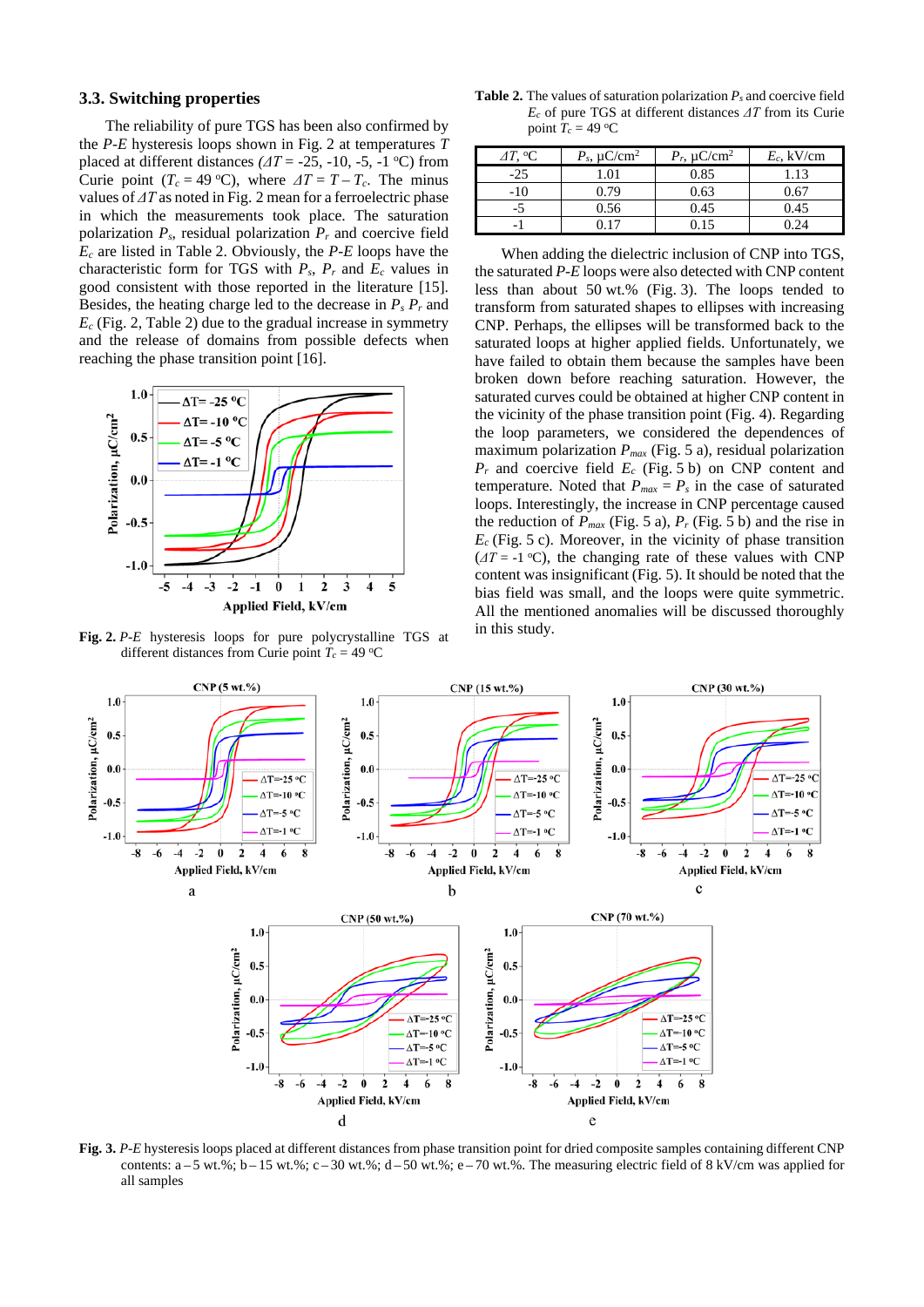

**Fig. 4.** *P-E* hysteresis loops of dried composite samples containing different CNP contents for temperatures placed at different distances from phase transition point of  $\Delta T$ : a – -25 °C; b – -10 °C; c – -5 °C; d – -1 °C. The measuring electric field was 8 kV/cm for all samples



**Fig.** 5. a – dependences of maximum polarization; b – coercive field on CNP content at different temperatures from phase transition points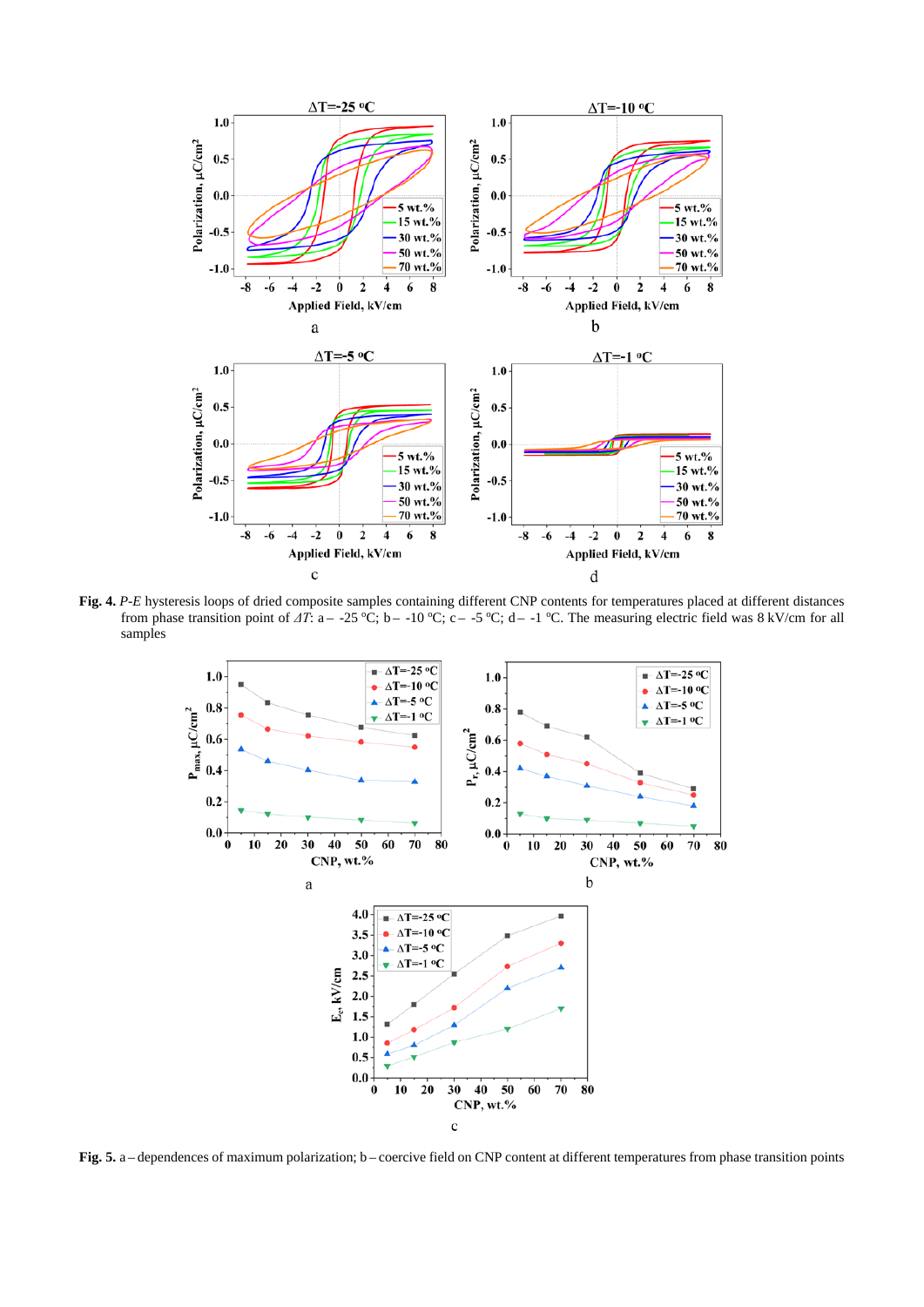The dielectric hysteresis loops for the composite samples stored under different RH at room temperature are shown in Fig. 6. The samples with a CNP of 30 wt.% were chosen because of giving the most significant influence as indicated in Fig. 1. Observing that the higher the relative humidity, the higher the values of residual polarization and coercive field. The shape of *P-E* loops was deformed from saturated curves and gradually turned into the ones that are characteristic of those with current leakage. For other CNP content, a similar behavior has been also observed, but with a less obvious effect.



**Fig. 6.** *P-E* hysteresis loops for wet composite samples (CNP 30 wt.%) under different RH at *ΔT* = -25 oC

#### **3.4. Discussion**

As mentioned above, the presence of CNP in TGS led to several anomalies for dielectric hysteresis loops that could be adjusted during the heating process. We will pointby-point analyze these anomalies.

Firstly, the transformation of *P-E* loops from saturated to ellipse shapes with increasing CNP content was probably related to the restricted state of domain-wall (DW) motion in TGS crystals due to the interaction between CNP and TGS through hydrogen bonds [7]. Indeed, the domain sideway displacement *X* of TGS can be found according to the following equation [17]:

$$
kX + \eta \ddot{X} = 2P_s E, \qquad (1)
$$

where  $k$ ,  $\eta$  are elastic and viscous parameters, respectively;  $P<sub>s</sub>$  is the spontaneous polarization; *E* is the applied field. Based on the type of differential Eq. 1, the polarization switching is hindered with increasing viscosity *η* [18]. Moreover, the increased viscosity related to the hydrogen bonds between CNP and TGS [13] could be responsible for the reduction of maximum and residual polarization, as well as for the rise in a coercive field with increasing cellulose percentage (Fig. 5).

Secondly, the decrease in  $P_{max}$ ,  $P_r$  and  $E_c$  with shortening the distances from measuring temperature to phase transition point (Fig. 5) can be understood based on the knowledge of ferroelectric materials. In this case, the heating charge in the ferroelectric phase helps to release domains from possible defects, leading to the reduction of *Ec*. However, along with this process, the asymmetry will be gradually lowered ( $P_s \rightarrow 0$ ) and completely disappear at the phase transition point  $(P_s = 0)$ . This can also explain why at high CNP content, the saturated P-E loops were obtained in the vicinity of phase transition. In some ferroelectric materials, the dependences of  $P_s$  on distances  $\Delta T$  from measuring temperature to phase transition point can be expressed as  $P_s \sim 1/\Delta T$  [19].

Thirdly, in the vicinity of phase transition, the changes of *Ps*, *Pr* and *Ec* were insignificant at high CNP content (Fig. 5). As clarified above, the structure of TGS gradually transformed into a symmetric one. In addition, the samples with high CNP content have higher phase transition temperatures and therefore the influence of hydrogen bonds formed between CNP and TGS was weaker.

The deformed shapes of *P-E* loops obtained for wet samples were related to the presence of current leakage [20, 21] due to the absorbed water that allows charge carriers to move easier. These charge carriers might be originated from possible impurities that could not be avoided in materials. Luckily, they did not bring effects on ferroelectricity for dried samples as described above. Besides, the increase in the coercive field and residual polarization might be associated with the hydrogen bonds formed in the wet composite. Indeed, these bonds could stabilize the polar state of TGS at higher temperatures i.e. the phase transition temperatures increased (Fig. 1).

The detected small bias field could be related to the even distribution of CNP and TGS inside the composite samples.

## **4. CONCLUSIONS**

Based on the above analysis, several anomalous switching properties under influence of composition, temperature and humidity for the composite consisting of cellulose nanoparticles and TGS polycrystals have been figured out. The increase in cellulose content as well as relative humidity, led to the transformation of the loops from saturated into unsaturated ones along with the increase in the coercive field due to amplifying the role of hydrogen bonds that inhibit the motion of domain walls in TGS. Regarding the effects of measuring temperature, the saturated hysteresis loops were easier to obtain when reaching phase transition temperatures because of the release of domain walls from possible defects as always observed in ferroelectrics. The research suggests a promising way to design ferroelectric materials with the required properties.

#### **REFERENCES**

- 1. **Daoush, W. M.** Strength of Materials: Fundamentals and Applications (First Edition). Cambridge University Press, 2018: 672 p. <https://doi.org/10.1557/mrs.2020.322>
- 2. **Suhana, M. S., Mohd, F.M.S., Faiz, S., Mohamad, R.** Ferroelectrics and Their Applications, Encyclopedia of Smart Materials, Elsevier, 2022: pp. 495 – 506. <https://doi.org/10.1016/B978-0-12-815732-9.00105-4>
- 3. **Neil, D.M.** Magnetic Materials: Fundamentals and Device Applications *Physics Today* 56 (12) 2003: pp. 62 – 64. <https://doi.org/10.1063/1.1650232>
- 4. **Mikolajick, T., Slesazeck, S., Mulaosmanovic, H., Park, M.H., Fichtner, S., Lomenzo, P.D., Hoffmann, M., Schroeder, U.** Next Generation Ferroelectric Materials for